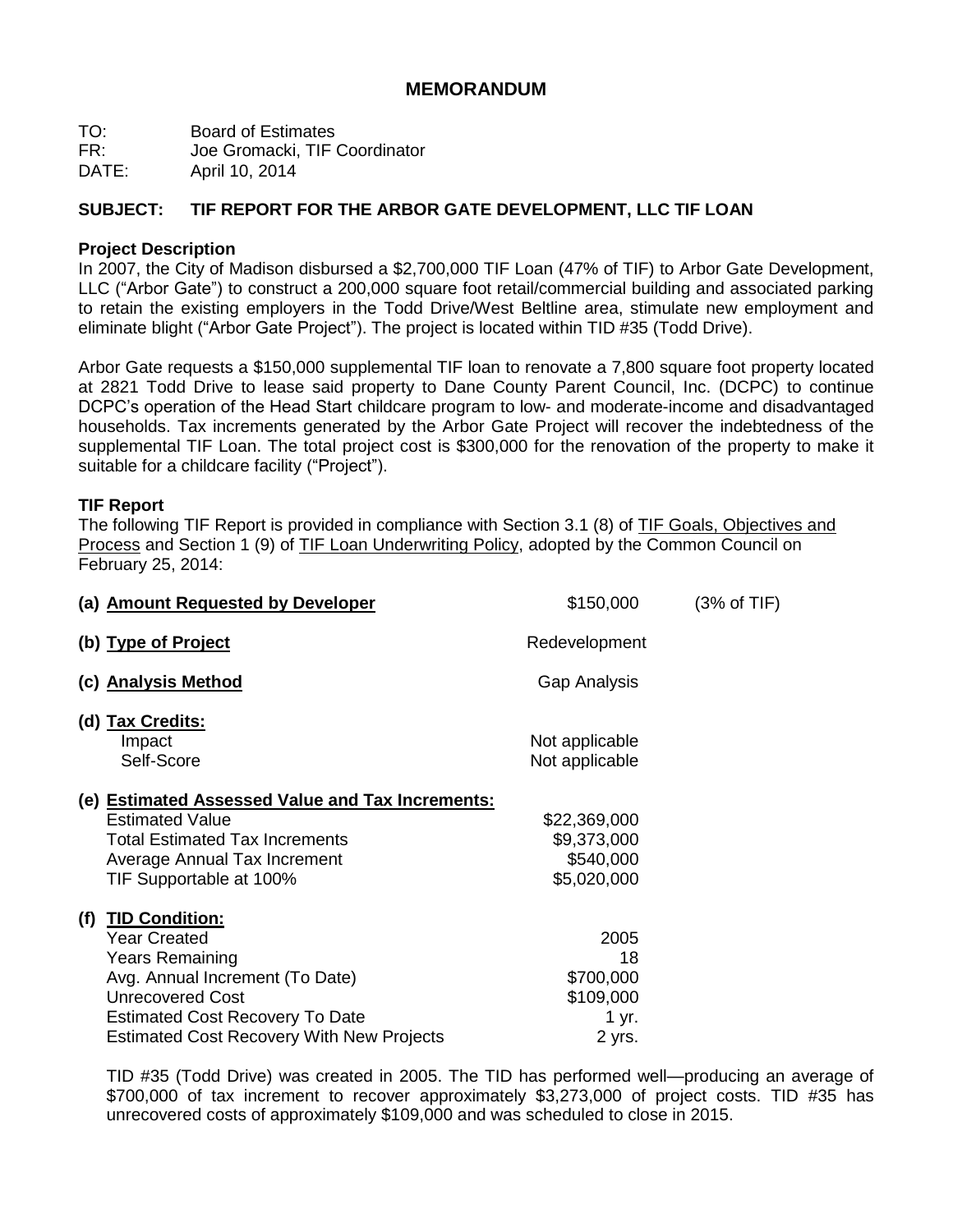# **(h) TIF Loan Underwriting Policy Compliance**

The \$150,000 supplemental TIF Request is 3% of TIF generated by the Arbor Gate project and is therefore in compliance. Developer equity is \$75,000 with an additional \$75,000 of charitable donations to DCPC being contributed to the project as near-equity. In staff's view the project is more or less in compliance with TIF policy that equity equal or exceeds the amount of TIF provided, as the additional funds are donations toward the project costs and not debt. The project itself is not selfsupporting, i.e. tax increments generated by the Arbor Gate project must support the supplemental TIF request, requiring an exception to TIF Underwriting Policy. A mitigating factor is that the borrowing entities are the same and the overall value of both projects is sufficient to recover the supplemental TIF loan. A principal of Developer is providing a personal guaranty.

## **(i) Amount of TIF Recommended \$150,000 3% of TIF**

### **(j) Comments**

### **1) Per Sections 1 and 3.4 of "TIF Goals, Objectives and Process", how does the Project meet City and TID's goals?**

### Goal A: Grows the City's property tax base

Not Applicable. The project provides community-based child-care service to low-, moderate- and disadvantaged households. The renovation of the property at 2821 Todd Drive is not likely to increase the value of that property by an appreciable amount. The Arbor Gate development approved in 2008 is the sole generator of value and tax increment to support this project.

### Goal B: Fosters the creation and retention of family-supporting jobs

Not applicable

# Goal C: Encourages the re-use of obsolete or deteriorating property

The property was formerly a senior housing project that was purchased by Developer. It has been boarded up and is in deteriorating condition.

#### Goal D: Encourages urban in-fill projects that increase density consistent with the City's Comprehensive Plan

Not applicable

Goal E: Assists in the revitalization of historic, architecturally significant or deteriorated buildings or enhancement of historic districts

Not Applicable

Goal F: Creates a range of housing types, specifically encouraging affordable housing

Not Applicable

#### Goal G: Funds public improvements that enhance development potential and improve City's **infrastructure**

Not Applicable.